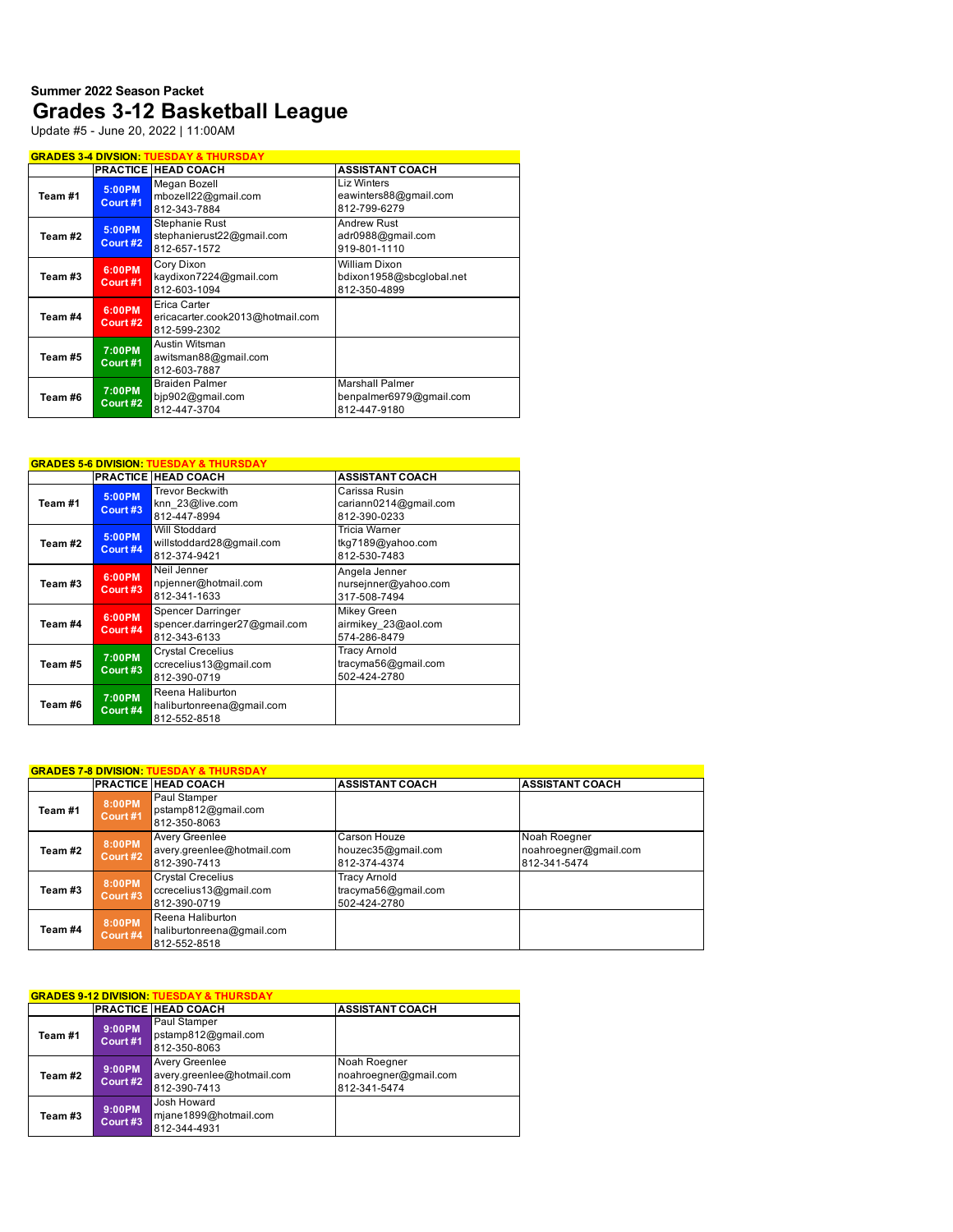## **Grades 3-4 Division - Season Schedule**

**The first team listed in the HOME team and wears WHITE.**

#### **League Format**

**The first week is practice both Tuesday and Thursday.** 

**The practce time and court is listed on the first page next to each coach. The rest of the season is practices on Tuesday and games on Thursday.** 

| June 7, 2022        | Practice #1                                            |                  |                          |                 |
|---------------------|--------------------------------------------------------|------------------|--------------------------|-----------------|
| June 9, 2022        | Practice #2                                            |                  |                          |                 |
|                     |                                                        |                  |                          |                 |
| June 14, 2022       | Practice #3                                            |                  |                          |                 |
|                     |                                                        |                  |                          |                 |
| June 16, 2022       | <b>GAME #1</b>                                         | 5:00PM           | <b>COURT#1</b><br>1 VS 2 | <b>COURT #4</b> |
|                     |                                                        | 6:00PM           | 3 VS 4                   |                 |
|                     |                                                        | 7:00PM           | 5 VS 6                   |                 |
| June 21, 2022       | Practice #4                                            |                  |                          |                 |
|                     |                                                        |                  |                          |                 |
| June 23, 2022       | <b>GAME #2</b>                                         |                  | <b>COURT#1</b>           | <b>COURT #4</b> |
|                     |                                                        | 5:00PM           | 5 VS 4                   |                 |
|                     |                                                        | 6:00PM           | 1 VS6                    |                 |
|                     |                                                        | 7:00PM           | 2 VS 3                   |                 |
| June 28, 2022       | Practice #5                                            |                  |                          |                 |
|                     |                                                        |                  |                          |                 |
| June 30, 2022       | <b>GAME #3</b>                                         |                  | <b>COURT#1</b>           | <b>COURT #4</b> |
|                     |                                                        | 5:00PM           | 3 VS 1                   |                 |
|                     |                                                        | 6:00PM           | 2 VS 5                   |                 |
|                     |                                                        | 7:00PM           | 6 VS 4                   |                 |
| July 5, 2022        | Practice #6                                            |                  |                          |                 |
|                     |                                                        |                  |                          |                 |
| <b>July 7, 2022</b> | <b>GAME #4</b>                                         |                  | <b>COURT#1</b>           | <b>COURT #4</b> |
|                     |                                                        | 5:00PM           | 2 VS 6                   |                 |
|                     |                                                        | 6:00PM<br>7:00PM | 4 VS 1<br>3 VS 5         |                 |
|                     |                                                        |                  |                          |                 |
| July 12, 2022       | Practice #7                                            |                  |                          |                 |
|                     |                                                        |                  |                          |                 |
| July 14, 2022       | <b>GAME #5</b>                                         | 5:00PM           | <b>COURT#1</b>           | <b>COURT #4</b> |
|                     |                                                        | 6:00PM           | 1 VS 5<br>6 VS 3         |                 |
|                     |                                                        | 7:00PM           | 4 VS 2                   |                 |
|                     |                                                        |                  |                          |                 |
| July 19, 2022       | Practice #8                                            |                  |                          |                 |
| July 21, 2022       | GAME #6                                                |                  | <b>COURT#1</b>           | <b>COURT #4</b> |
|                     |                                                        | 5:00PM           | 6 VS 5                   |                 |
|                     |                                                        | 6:00PM           | 2 VS 1                   |                 |
|                     |                                                        | 7:00PM           | 4 VS 3                   |                 |
| July 26, 2022       | <b>Tournament - Round #1</b>                           |                  |                          |                 |
|                     | The brackets will be sent out after Game #6 on Remind. |                  |                          |                 |
|                     |                                                        |                  |                          |                 |
| July 28, 2022       | <b>Tournament - Round #2</b>                           |                  |                          |                 |

*The brackets will be sent out after Round #1 on Remind.*

 $\overline{\phantom{a}}$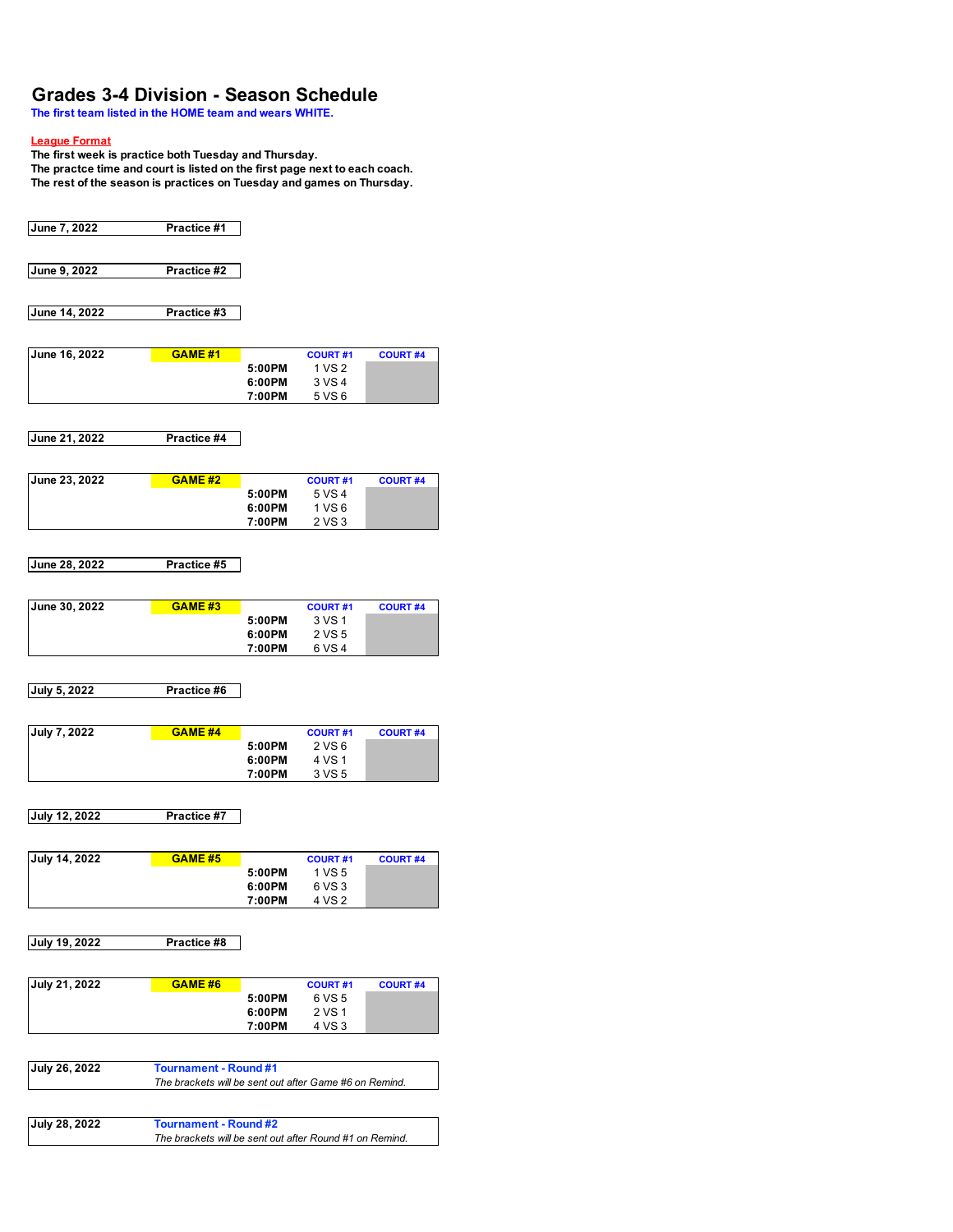## **Grades 5-6 Division - Season Schedule**

**The first team listed in the HOME team and wears WHITE.**

#### **League Format**

**The first week is practice both Tuesday and Thursday.** 

**The practce time and court is listed on the first page next to each coach. The rest of the season is practices on Tuesday and games on Thursday.** 

| June 7, 2022         | Practice #1                                            |                  |                 |                           |
|----------------------|--------------------------------------------------------|------------------|-----------------|---------------------------|
| June 9, 2022         | Practice #2                                            |                  |                 |                           |
|                      |                                                        |                  |                 |                           |
| June 14, 2022        | Practice #3                                            |                  |                 |                           |
| June 16, 2022        | <b>GAME #1</b>                                         |                  | <b>COURT#1</b>  | <b>COURT #4</b>           |
|                      |                                                        | 5:00PM           |                 | 1 VS 2<br>3 VS 4          |
|                      |                                                        | 6:00PM<br>7:00PM |                 | 5 VS 6                    |
| June 21, 2022        | Practice #4                                            |                  |                 |                           |
|                      |                                                        |                  |                 |                           |
| June 23, 2022        | <b>GAME #2</b>                                         |                  | <b>COURT#1</b>  | <b>COURT #4</b>           |
|                      |                                                        | 5:00PM           |                 | 5 VS 4<br>1 VS 6          |
|                      |                                                        | 6:00PM<br>7:00PM |                 | 2 VS 3                    |
|                      |                                                        |                  |                 |                           |
| June 28, 2022        | Practice #5                                            |                  |                 |                           |
| June 30, 2022        | <b>GAME #3</b>                                         |                  | <b>COURT #1</b> | <b>COURT #4</b>           |
|                      |                                                        | 5:00PM           |                 | 3 VS 1                    |
|                      |                                                        | 6:00PM<br>7:00PM |                 | 2 VS 5<br>6 VS 4          |
| July 5, 2022         | Practice #6                                            |                  |                 |                           |
| <b>July 7, 2022</b>  | <b>GAME #4</b>                                         |                  | <b>COURT#1</b>  | <b>COURT #4</b>           |
|                      |                                                        | 5:00PM<br>6:00PM |                 | 2 VS 6<br>4 VS 1          |
|                      |                                                        | 7:00PM           |                 | 3 VS 5                    |
| <b>July 12, 2022</b> | Practice #7                                            |                  |                 |                           |
|                      |                                                        |                  |                 |                           |
| July 14, 2022        | <b>GAME #5</b>                                         |                  | <b>COURT#1</b>  | <b>COURT #4</b>           |
|                      |                                                        | 5:00PM<br>6:00PM |                 | 1 VS 5<br>6 VS 3          |
|                      |                                                        | 7:00PM           |                 | 4 VS 2                    |
| July 19, 2022        | Practice #8                                            |                  |                 |                           |
|                      |                                                        |                  |                 |                           |
| <b>July 21, 2022</b> | <b>GAME #6</b>                                         |                  | <b>COURT#1</b>  | <b>COURT #4</b><br>6 VS 5 |
|                      |                                                        | 5:00PM<br>6:00PM |                 | 2 VS 1                    |
|                      |                                                        | 7:00PM           |                 | 4 VS 3                    |
| July 26, 2022        | <b>Tournament - Round #1</b>                           |                  |                 |                           |
|                      | The brackets will be sent out after Game #6 on Remind. |                  |                 |                           |
| July 28, 2022        | <b>Tournament - Round #2</b>                           |                  |                 |                           |
|                      |                                                        |                  |                 |                           |

*The brackets will be sent out after Round #1 on Remind.*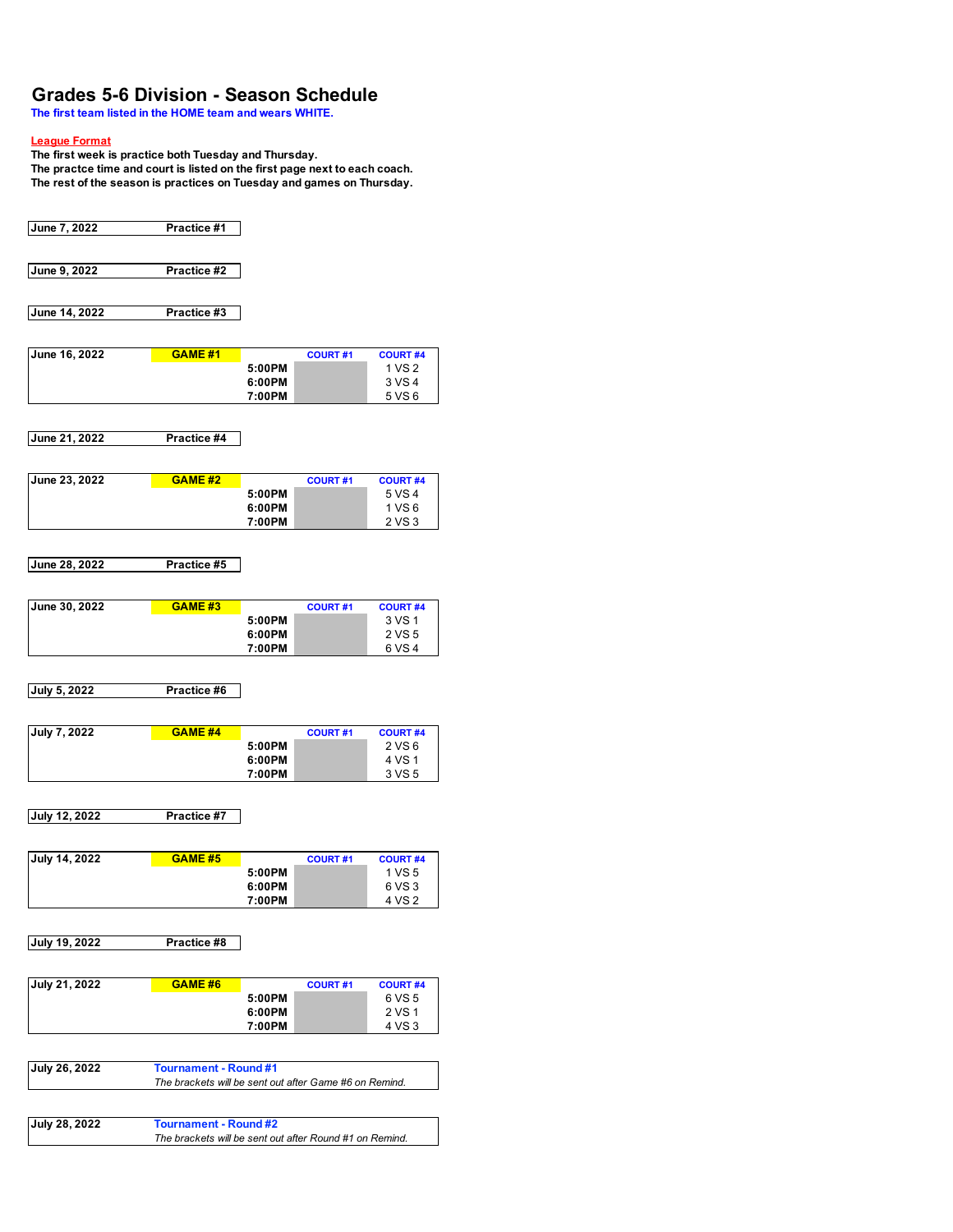# **Grades 7-8 Division - Season Schedule**

**The first team listed in the HOME team and wears WHITE.**

### **League Format**

**The first week is practice both Tuesday and Thursday.** 

**The practce time and court is listed on the first page next to each coach. The rest of the season is practices on Tuesday and games on Thursday.** 

| June 9, 2022<br>Practice #2<br>June 14, 2022<br>Practice #3<br>June 16, 2022<br><b>GAME #1</b><br><b>COURT #4</b><br><b>COURT#1</b><br>1 VS 2<br>8:00PM<br>3 VS 4<br>9:00PM |  |
|-----------------------------------------------------------------------------------------------------------------------------------------------------------------------------|--|
|                                                                                                                                                                             |  |
|                                                                                                                                                                             |  |
|                                                                                                                                                                             |  |
|                                                                                                                                                                             |  |
|                                                                                                                                                                             |  |
|                                                                                                                                                                             |  |
|                                                                                                                                                                             |  |
|                                                                                                                                                                             |  |
|                                                                                                                                                                             |  |
|                                                                                                                                                                             |  |
| June 21, 2022<br>Practice #4                                                                                                                                                |  |
|                                                                                                                                                                             |  |
|                                                                                                                                                                             |  |
| June 23, 2022<br><b>GAME #2</b><br><b>COURT#1</b><br><b>COURT #4</b>                                                                                                        |  |
| 3 VS 1<br>8:00PM<br>4 VS 2<br>9:00PM                                                                                                                                        |  |
|                                                                                                                                                                             |  |
|                                                                                                                                                                             |  |
| June 28, 2022<br>Practice #5                                                                                                                                                |  |
|                                                                                                                                                                             |  |
| June 30, 2022<br><b>GAME #3</b><br><b>COURT #4</b><br><b>COURT#1</b>                                                                                                        |  |
| 2 VS 3<br>8:00PM                                                                                                                                                            |  |
| 1 VS 4<br>9:00PM                                                                                                                                                            |  |
|                                                                                                                                                                             |  |
| <b>July 5, 2022</b><br>Practice #6                                                                                                                                          |  |
|                                                                                                                                                                             |  |
|                                                                                                                                                                             |  |
| <b>July 7, 2022</b><br><b>GAME #4</b><br><b>COURT #4</b><br><b>COURT#1</b><br>3 VS 4<br>8:00PM                                                                              |  |
| 2 VS 1<br>9:00PM                                                                                                                                                            |  |
|                                                                                                                                                                             |  |
|                                                                                                                                                                             |  |
| <b>July 12, 2022</b><br>Practice #7                                                                                                                                         |  |
|                                                                                                                                                                             |  |
| <b>July 14, 2022</b><br><b>GAME #5</b><br><b>COURT#1</b><br><b>COURT #4</b>                                                                                                 |  |
| 4 VS 2<br>8:00PM                                                                                                                                                            |  |
| 1 VS 3<br>9:00PM                                                                                                                                                            |  |
|                                                                                                                                                                             |  |
| July 19, 2022<br>Practice #8                                                                                                                                                |  |
|                                                                                                                                                                             |  |
| <b>July 21, 2022</b><br>GAME #6<br><b>COURT#1</b><br><b>COURT #4</b>                                                                                                        |  |
| 1 VS 4<br>8:00PM                                                                                                                                                            |  |
| 3 VS 2<br>9:00PM                                                                                                                                                            |  |
|                                                                                                                                                                             |  |
| <b>July 26, 2022</b><br><b>Tournament - Round #1</b>                                                                                                                        |  |
| The brackets will be sent out after Game #6 on Remind.                                                                                                                      |  |
|                                                                                                                                                                             |  |
|                                                                                                                                                                             |  |
|                                                                                                                                                                             |  |
| July 28, 2022<br><b>Tournament - Round #2</b>                                                                                                                               |  |
| The brackets will be sent out after Round #1 on Remind.                                                                                                                     |  |